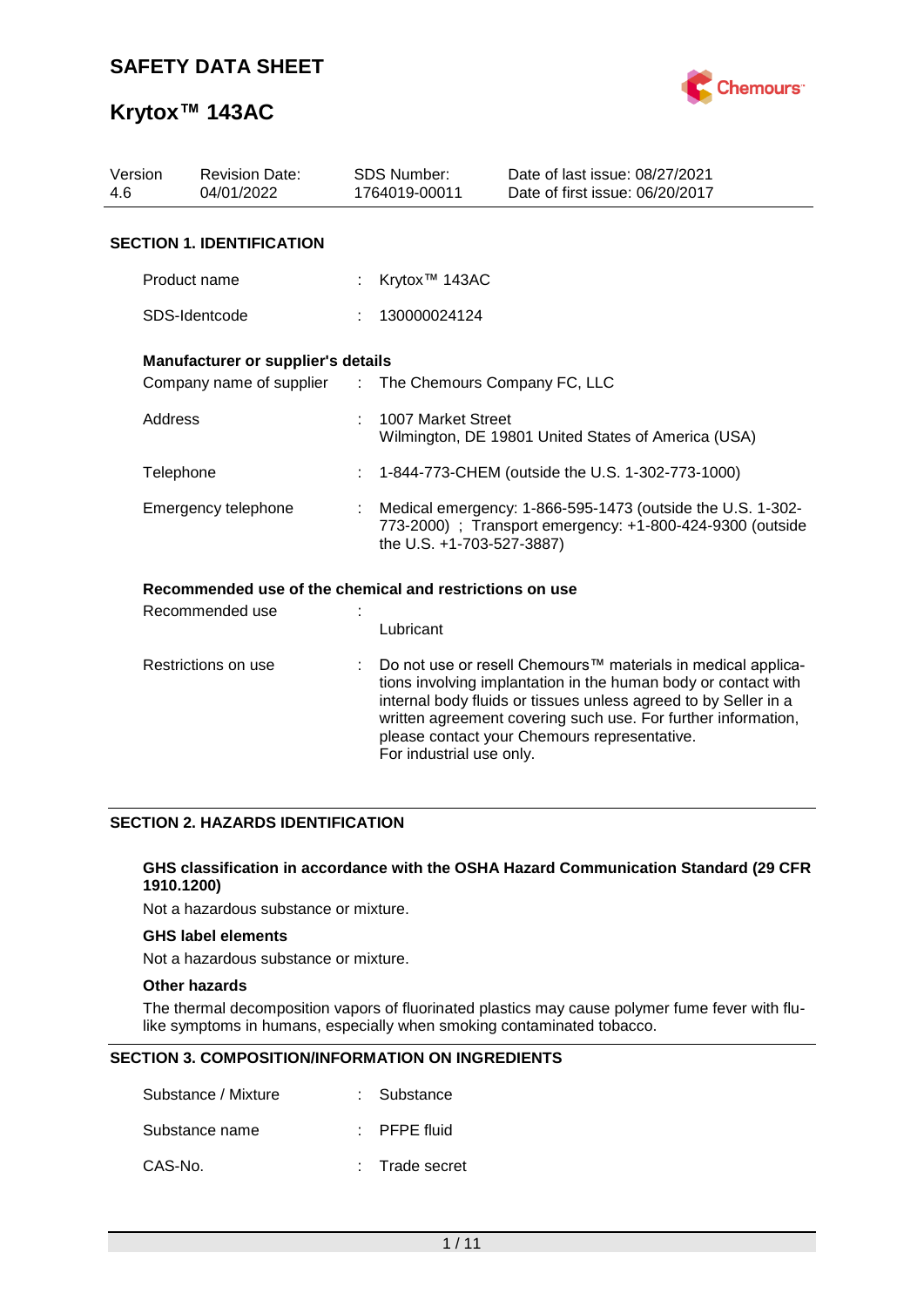

| Version<br>4.6 | <b>Revision Date:</b><br>04/01/2022                    |  | SDS Number:<br>1764019-00011                                                                                            | Date of last issue: 08/27/2021<br>Date of first issue: 06/20/2017 |  |  |
|----------------|--------------------------------------------------------|--|-------------------------------------------------------------------------------------------------------------------------|-------------------------------------------------------------------|--|--|
|                | <b>Components</b><br>No hazardous ingredients          |  |                                                                                                                         |                                                                   |  |  |
|                | <b>SECTION 4. FIRST AID MEASURES</b>                   |  |                                                                                                                         |                                                                   |  |  |
| If inhaled     |                                                        |  | If inhaled, remove to fresh air.<br>Get medical attention if symptoms occur.                                            |                                                                   |  |  |
|                | In case of skin contact                                |  | : Wash with water and soap as a precaution.<br>Get medical attention if symptoms occur.                                 |                                                                   |  |  |
|                | In case of eye contact                                 |  | Flush eyes with water as a precaution.<br>Get medical attention if irritation develops and persists.                    |                                                                   |  |  |
|                | If swallowed                                           |  | If swallowed, DO NOT induce vomiting.<br>Get medical attention if symptoms occur.<br>Rinse mouth thoroughly with water. |                                                                   |  |  |
| delayed        | Most important symptoms<br>and effects, both acute and |  | Inhalation may provoke the following symptoms:<br>Irritation<br>Shortness of breath                                     |                                                                   |  |  |
|                | Protection of first-aiders                             |  | No special precautions are necessary for first aid responders.                                                          |                                                                   |  |  |
|                | Notes to physician                                     |  | Treat symptomatically and supportively.                                                                                 |                                                                   |  |  |

## **SECTION 5. FIRE-FIGHTING MEASURES**

| Suitable extinguishing media :                      |    | Not applicable<br>Will not burn                                                                                                                                                                                                                         |
|-----------------------------------------------------|----|---------------------------------------------------------------------------------------------------------------------------------------------------------------------------------------------------------------------------------------------------------|
| Unsuitable extinguishing<br>media                   |    | : Not applicable<br>Will not burn                                                                                                                                                                                                                       |
| Specific hazards during fire<br>fighting            | ÷. | Exposure to combustion products may be a hazard to health.                                                                                                                                                                                              |
| Hazardous combustion prod- :<br>ucts                |    | Hydrogen fluoride<br>carbonyl fluoride<br>potentially toxic fluorinated compounds<br>aerosolized particulates<br>Carbon oxides                                                                                                                          |
| Specific extinguishing meth-<br>ods                 | ÷  | Use extinguishing measures that are appropriate to local cir-<br>cumstances and the surrounding environment.<br>Use water spray to cool unopened containers.<br>Remove undamaged containers from fire area if it is safe to do<br>SO.<br>Evacuate area. |
| Special protective equipment :<br>for fire-fighters |    | Wear self-contained breathing apparatus for firefighting if<br>necessary.<br>Use personal protective equipment.                                                                                                                                         |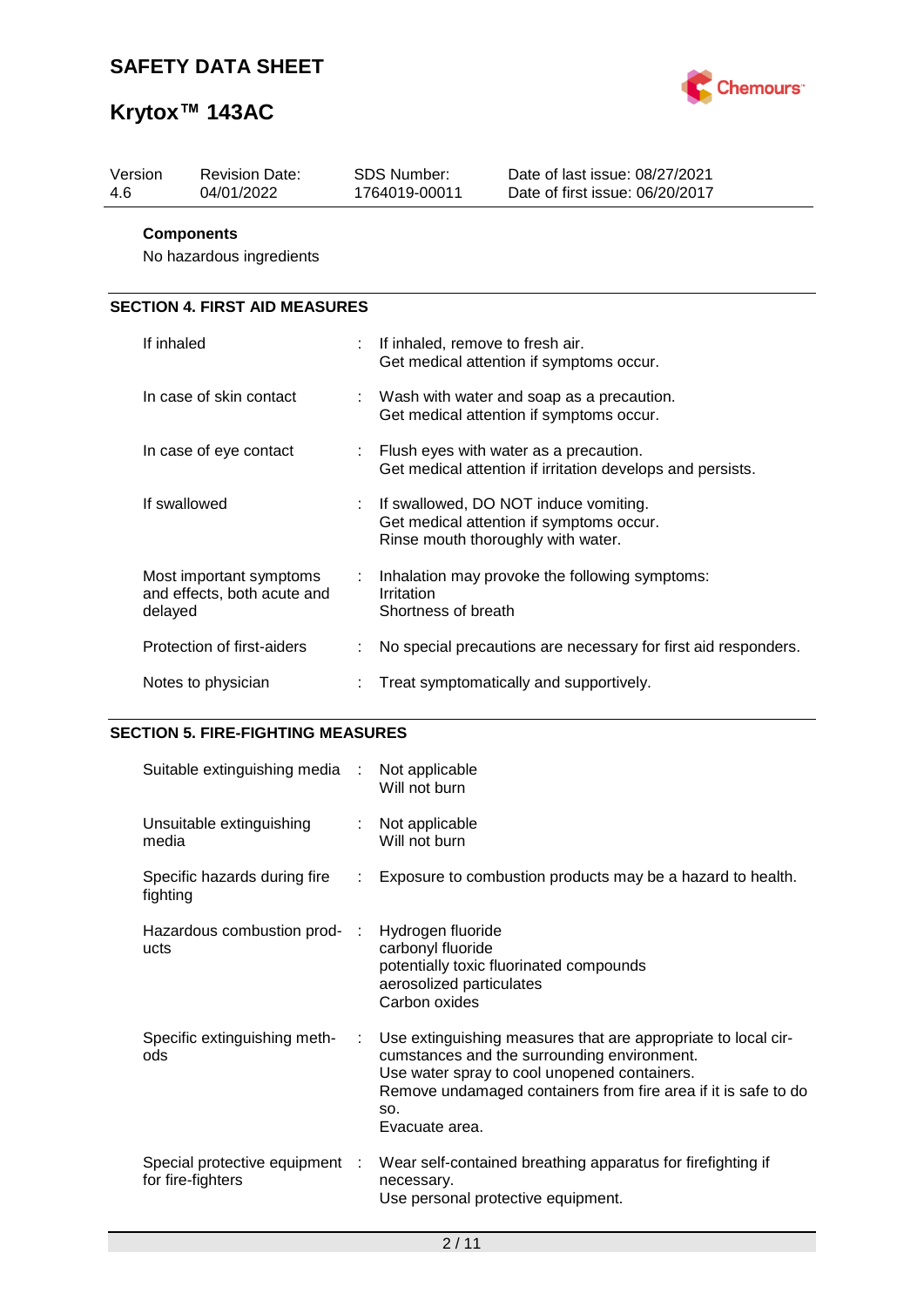

| Version | <b>Revision Date:</b> | SDS Number:   | Date of last issue: 08/27/2021  |  |
|---------|-----------------------|---------------|---------------------------------|--|
| -4.6    | 04/01/2022            | 1764019-00011 | Date of first issue: 06/20/2017 |  |
|         |                       |               |                                 |  |

### **SECTION 6. ACCIDENTAL RELEASE MEASURES**

| Personal precautions, protec- :<br>tive equipment and emer-<br>gency procedures | Follow safe handling advice (see section 7) and personal pro-<br>tective equipment recommendations (see section 8).                                                                                                                                                                                                                                                                                                                                                                                                                                                                                                                                                    |
|---------------------------------------------------------------------------------|------------------------------------------------------------------------------------------------------------------------------------------------------------------------------------------------------------------------------------------------------------------------------------------------------------------------------------------------------------------------------------------------------------------------------------------------------------------------------------------------------------------------------------------------------------------------------------------------------------------------------------------------------------------------|
| <b>Environmental precautions</b>                                                | $\therefore$ Avoid release to the environment.<br>Prevent further leakage or spillage if safe to do so.<br>Prevent spreading over a wide area (e.g., by containment or<br>oil barriers).<br>Retain and dispose of contaminated wash water.<br>Local authorities should be advised if significant spillages<br>cannot be contained.                                                                                                                                                                                                                                                                                                                                     |
| Methods and materials for<br>containment and cleaning up                        | Soak up with inert absorbent material.<br>For large spills, provide diking or other appropriate contain-<br>ment to keep material from spreading. If diked material can be<br>pumped, store recovered material in appropriate container.<br>Clean up remaining materials from spill with suitable absor-<br>bent.<br>Local or national regulations may apply to releases and dispo-<br>sal of this material, as well as those materials and items em-<br>ployed in the cleanup of releases. You will need to determine<br>which regulations are applicable.<br>Sections 13 and 15 of this SDS provide information regarding<br>certain local or national requirements. |

### **SECTION 7. HANDLING AND STORAGE**

| Technical measures                            |    | See Engineering measures under EXPOSURE<br>CONTROLS/PERSONAL PROTECTION section.                                                                                                                                           |
|-----------------------------------------------|----|----------------------------------------------------------------------------------------------------------------------------------------------------------------------------------------------------------------------------|
| Local/Total ventilation                       |    | : Use only with adequate ventilation.                                                                                                                                                                                      |
| Advice on safe handling                       |    | Do not breathe decomposition products.                                                                                                                                                                                     |
|                                               |    | Handle in accordance with good industrial hygiene and safety<br>practice, based on the results of the workplace exposure as-<br>sessment<br>Take care to prevent spills, waste and minimize release to the<br>environment. |
| Conditions for safe storage                   | t. | Keep in properly labeled containers.<br>Store in accordance with the particular national regulations.                                                                                                                      |
| Materials to avoid                            |    | No special restrictions on storage with other products.                                                                                                                                                                    |
| Further information on stor-<br>age stability |    | No decomposition if stored and applied as directed.                                                                                                                                                                        |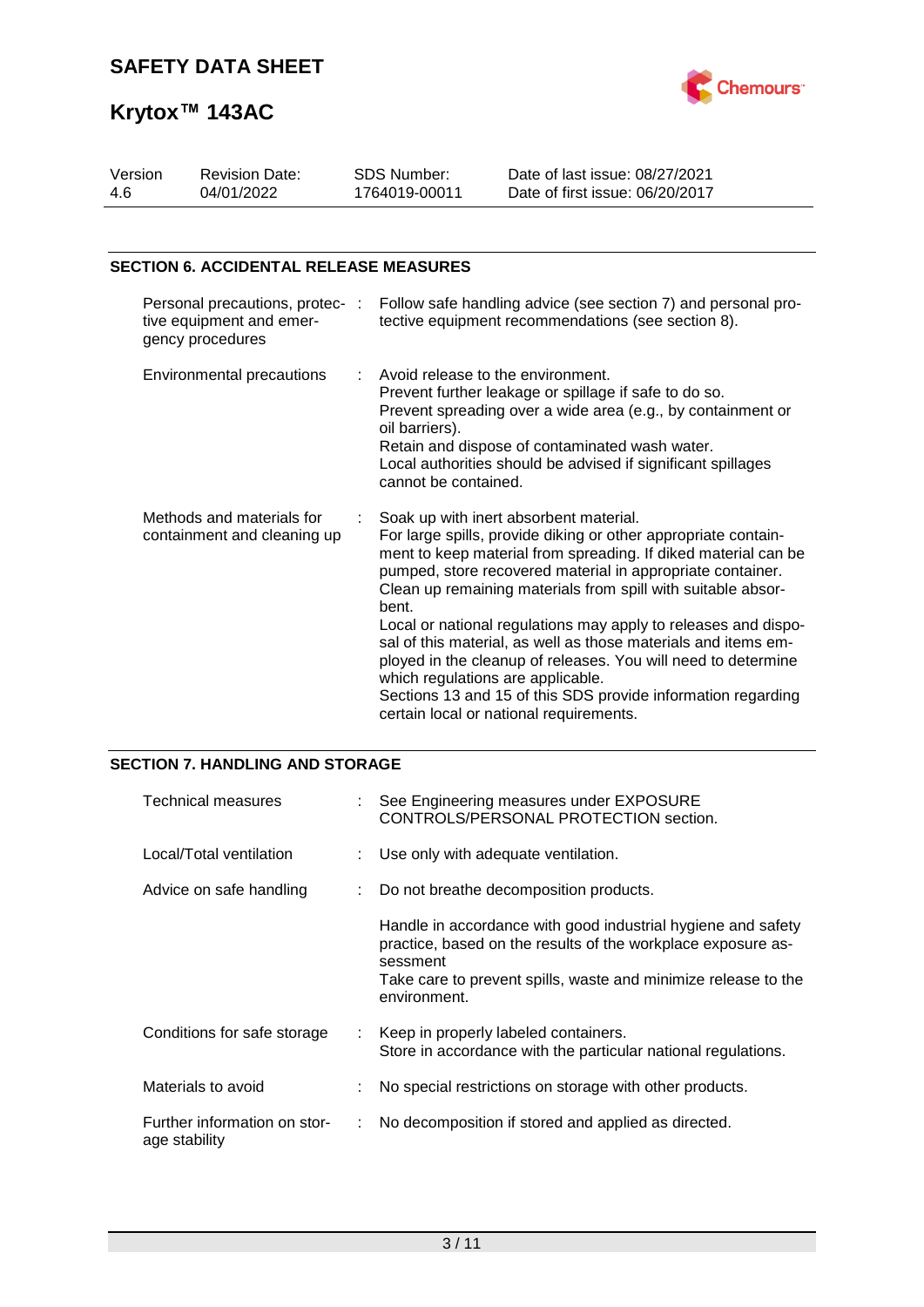

| Version | <b>Revision Date:</b> | SDS Number:   | Date of last issue: 08/27/2021  |
|---------|-----------------------|---------------|---------------------------------|
| -4.6    | 04/01/2022            | 1764019-00011 | Date of first issue: 06/20/2017 |

#### **SECTION 8. EXPOSURE CONTROLS/PERSONAL PROTECTION**

#### **Ingredients with workplace control parameters**

Contains no substances with occupational exposure limit values.

#### **Occupational exposure limits of decomposition products**

| Components          | CAS-No.   | Value type<br>(Form of<br>exposure) | Control parame-<br>ters / Permissible<br>concentration | <b>Basis</b>        |
|---------------------|-----------|-------------------------------------|--------------------------------------------------------|---------------------|
| Hydrofluoric acid   | 7664-39-3 | <b>TWA</b>                          | $0.5$ ppm<br>(Fluorine)                                | <b>ACGIH</b>        |
|                     |           | $\mathsf{C}$                        | 2 ppm<br>(Fluorine)                                    | <b>ACGIH</b>        |
|                     |           | $\overline{C}$                      | 6 ppm<br>$5 \text{ mg/m}^3$                            | <b>NIOSH REL</b>    |
|                     |           | <b>TWA</b>                          | 3 ppm<br>$2.5 \text{ mg/m}^3$                          | <b>NIOSH REL</b>    |
|                     |           | <b>TWA</b>                          | 3 ppm                                                  | OSHA Z-2            |
| Carbonyl difluoride | 353-50-4  | <b>TWA</b>                          | 2 ppm                                                  | <b>ACGIH</b>        |
|                     |           | <b>STEL</b>                         | 5 ppm                                                  | <b>ACGIH</b>        |
|                     |           | <b>TWA</b>                          | 2 ppm<br>$5 \text{ mg/m}^3$                            | <b>NIOSH REL</b>    |
|                     |           | <b>ST</b>                           | 5 ppm<br>$15$ mg/m <sup>3</sup>                        | <b>NIOSH REL</b>    |
| Carbon dioxide      | 124-38-9  | <b>TWA</b>                          | 5,000 ppm                                              | <b>ACGIH</b>        |
|                     |           | <b>STEL</b>                         | 30,000 ppm                                             | <b>ACGIH</b>        |
|                     |           | <b>TWA</b>                          | $\overline{5,000}$ ppm<br>$9,000$ mg/m <sup>3</sup>    | <b>NIOSH REL</b>    |
|                     |           | <b>ST</b>                           | $30,000$ ppm<br>54,000 mg/m <sup>3</sup>               | <b>NIOSH REL</b>    |
|                     |           | <b>TWA</b>                          | 5,000 ppm<br>$9,000$ mg/m <sup>3</sup>                 | OSHA <sub>Z-1</sub> |
| Carbon monoxide     | 630-08-0  | <b>TWA</b>                          | 25 ppm                                                 | <b>ACGIH</b>        |
|                     |           | <b>TWA</b>                          | 35 ppm<br>$40$ mg/m <sup>3</sup>                       | <b>NIOSH REL</b>    |
|                     |           | $\mathsf{C}$                        | 200 ppm<br>229 mg/m <sup>3</sup>                       | <b>NIOSH REL</b>    |
|                     |           | <b>TWA</b>                          | 50 ppm<br>55 mg/m <sup>3</sup>                         | OSHA Z-1            |

**Engineering measures** : Processing may form hazardous compounds (see section 10).

Ensure adequate ventilation, especially in confined areas. Minimize workplace exposure concentrations.

#### **Personal protective equipment**

Respiratory protection : General and local exhaust ventilation is recommended to maintain vapor exposures below recommended limits. Where concentrations are above recommended limits or are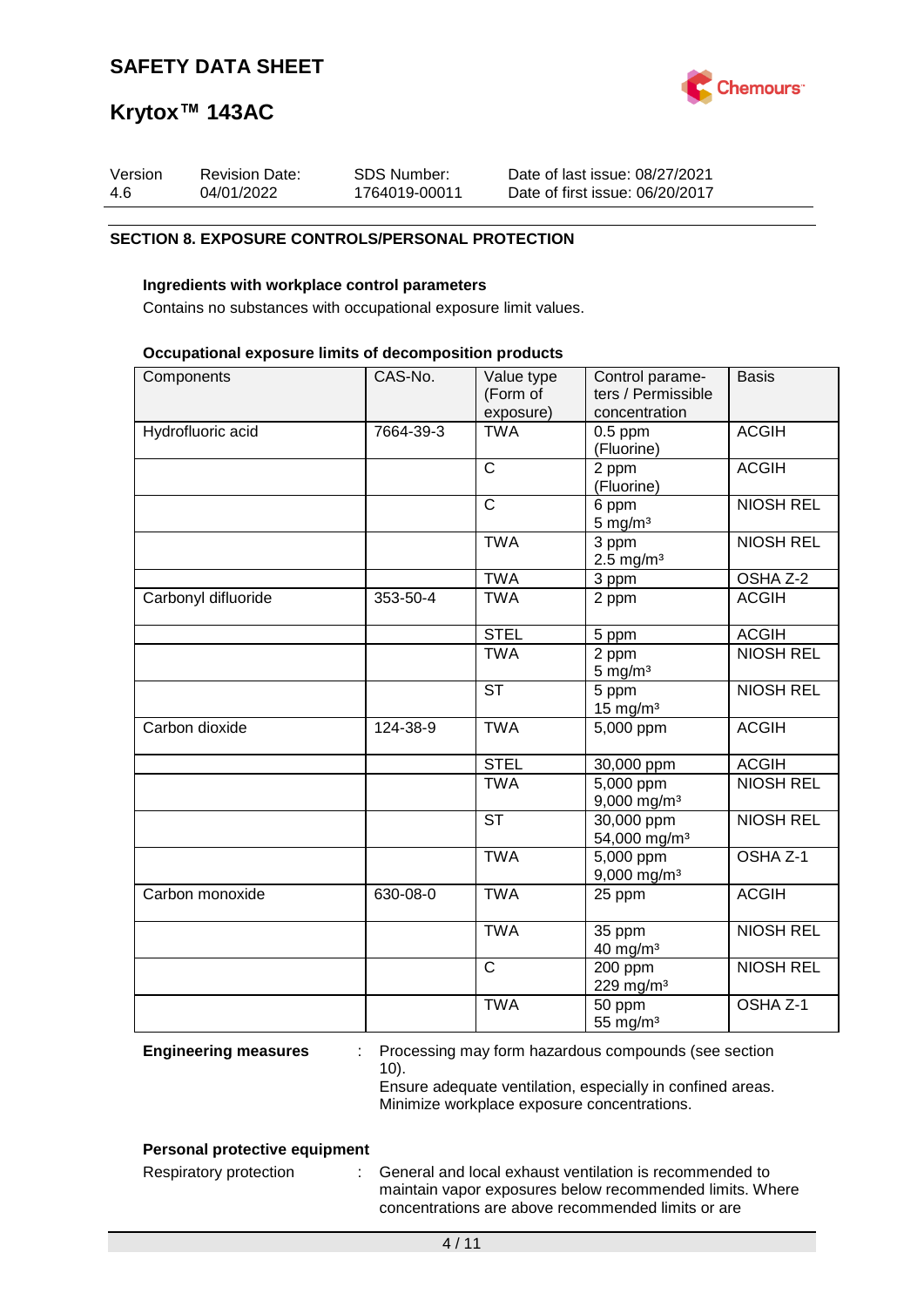

| Version<br>4.6   | <b>Revision Date:</b><br>04/01/2022 | <b>SDS Number:</b><br>1764019-00011                                 | Date of last issue: 08/27/2021<br>Date of first issue: 06/20/2017                                                                                                                                                                                                                                                                                                                                                                                                                                            |
|------------------|-------------------------------------|---------------------------------------------------------------------|--------------------------------------------------------------------------------------------------------------------------------------------------------------------------------------------------------------------------------------------------------------------------------------------------------------------------------------------------------------------------------------------------------------------------------------------------------------------------------------------------------------|
|                  |                                     | protection.                                                         | unknown, appropriate respiratory protection should be worn.<br>Follow OSHA respirator regulations (29 CFR 1910.134) and<br>use NIOSH/MSHA approved respirators. Protection provided<br>by air purifying respirators against exposure to any hazar-<br>dous chemical is limited. Use a positive pressure air supplied<br>respirator if there is any potential for uncontrolled release,<br>exposure levels are unknown, or any other circumstance<br>where air purifying respirators may not provide adequate |
|                  | Hand protection                     |                                                                     |                                                                                                                                                                                                                                                                                                                                                                                                                                                                                                              |
|                  | Remarks                             |                                                                     | Wash hands before breaks and at the end of workday.                                                                                                                                                                                                                                                                                                                                                                                                                                                          |
| Eye protection   |                                     | Wear the following personal protective equipment:<br>Safety glasses |                                                                                                                                                                                                                                                                                                                                                                                                                                                                                                              |
|                  | Skin and body protection            |                                                                     | Skin should be washed after contact.                                                                                                                                                                                                                                                                                                                                                                                                                                                                         |
| Hygiene measures |                                     | king place.                                                         | If exposure to chemical is likely during typical use, provide<br>eye flushing systems and safety showers close to the wor-<br>When using do not eat, drink or smoke.<br>Wash contaminated clothing before re-use.                                                                                                                                                                                                                                                                                            |

### **SECTION 9. PHYSICAL AND CHEMICAL PROPERTIES**

| Appearance                                                     | ÷ | viscous liquid                                      |
|----------------------------------------------------------------|---|-----------------------------------------------------|
| Color                                                          | ÷ | colorless                                           |
| Odor                                                           | ÷ | odorless                                            |
| <b>Odor Threshold</b>                                          |   | No data available                                   |
| рH                                                             |   | : 7                                                 |
| Melting point/freezing point                                   |   | : > -67 °F / > -55 °C                               |
| Initial boiling point and boiling : No data available<br>range |   |                                                     |
| Flash point                                                    | ÷ | Method: Pensky-Martens closed cup<br>does not flash |
| Evaporation rate                                               | ÷ | No data available                                   |
| Flammability (solid, gas)                                      | ÷ | Not applicable                                      |
| Flammability (liquids)                                         | ÷ | Will not burn                                       |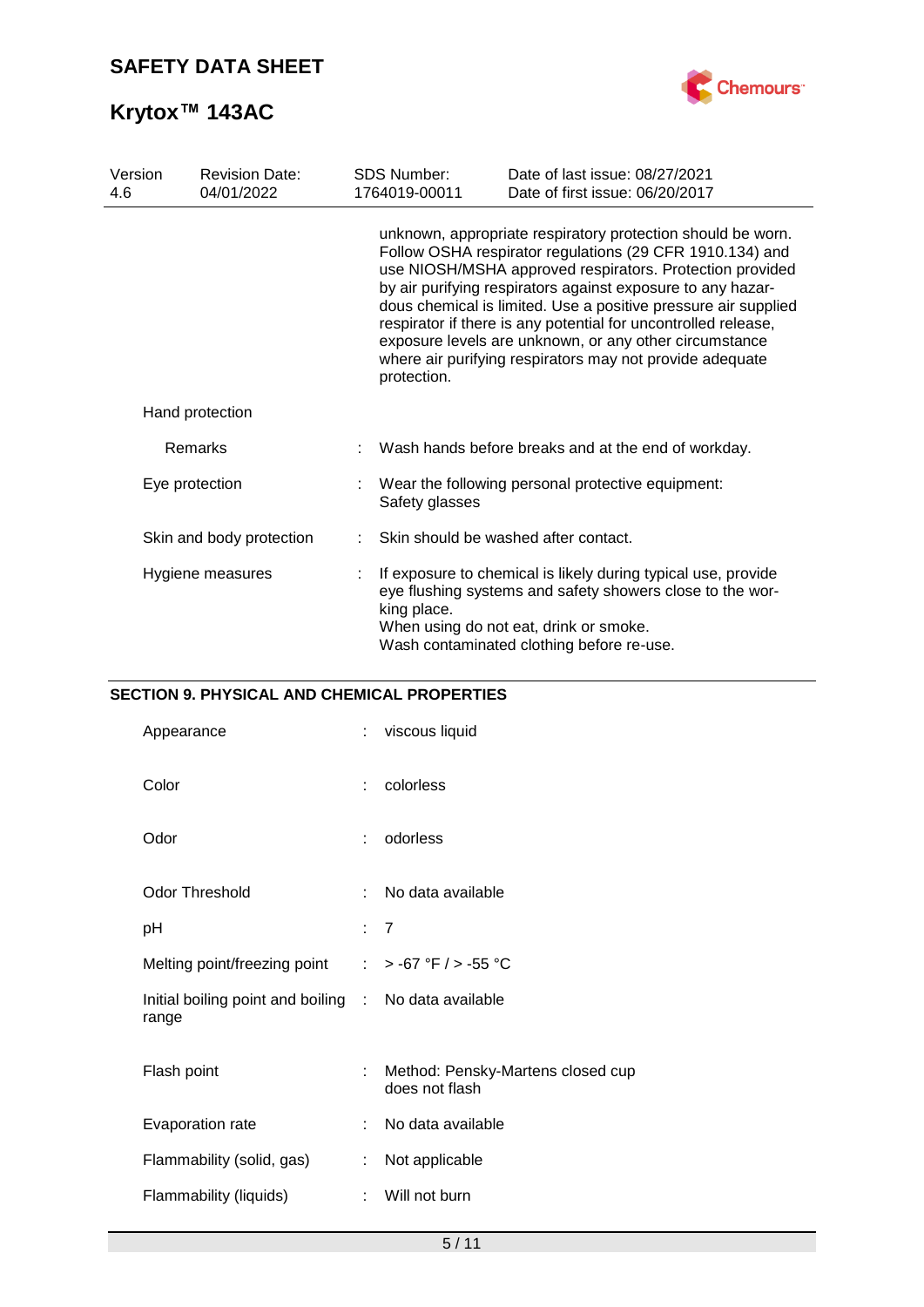## **SAFETY DATA SHEET**



# **Krytox™ 143AC**

| 4.6 | Version         | <b>Revision Date:</b><br>04/01/2022                 |   | <b>SDS Number:</b><br>1764019-00011 | Date of last issue: 08/27/2021<br>Date of first issue: 06/20/2017 |
|-----|-----------------|-----------------------------------------------------|---|-------------------------------------|-------------------------------------------------------------------|
|     |                 | Upper explosion limit / Upper<br>flammability limit | ÷ | No data available                   |                                                                   |
|     |                 | Lower explosion limit / Lower<br>flammability limit | ÷ | No data available                   |                                                                   |
|     |                 | Vapor pressure                                      | ÷ | No data available                   |                                                                   |
|     |                 | Relative vapor density                              |   | No data available                   |                                                                   |
|     |                 | Relative density                                    | ÷ | $1.86 - 1.91$                       |                                                                   |
|     | Solubility(ies) | Water solubility                                    |   | insoluble                           |                                                                   |
|     | octanol/water   | Partition coefficient: n-                           |   | No data available                   |                                                                   |
|     |                 | Autoignition temperature                            |   | No data available                   |                                                                   |
|     |                 | Decomposition temperature                           | ÷ | 662 °F / 350 °C                     |                                                                   |
|     | Viscosity       | Viscosity, kinematic                                |   | No data available                   |                                                                   |
|     |                 | <b>Explosive properties</b>                         | t | Not explosive                       |                                                                   |
|     | Particle size   | Oxidizing properties                                |   | Not applicable                      | The substance or mixture is not classified as oxidizing.          |
|     |                 |                                                     |   |                                     |                                                                   |

#### **SECTION 10. STABILITY AND REACTIVITY**

| Reactivity                              |   | : Not classified as a reactivity hazard.                                                                      |  |
|-----------------------------------------|---|---------------------------------------------------------------------------------------------------------------|--|
| Chemical stability                      |   | Stable under normal conditions.                                                                               |  |
| tions                                   |   | Possibility of hazardous reac- : Hazardous decomposition products will be formed at elevated<br>temperatures. |  |
| Conditions to avoid                     |   | : None known.                                                                                                 |  |
| Incompatible materials                  | ÷ | None.                                                                                                         |  |
| <b>Hazardous decomposition products</b> |   |                                                                                                               |  |

| Thermal decomposition | : Hydrofluoric acid |
|-----------------------|---------------------|
|                       | Carbonyl difluoride |
|                       | Carbon dioxide      |
|                       | Carbon monoxide     |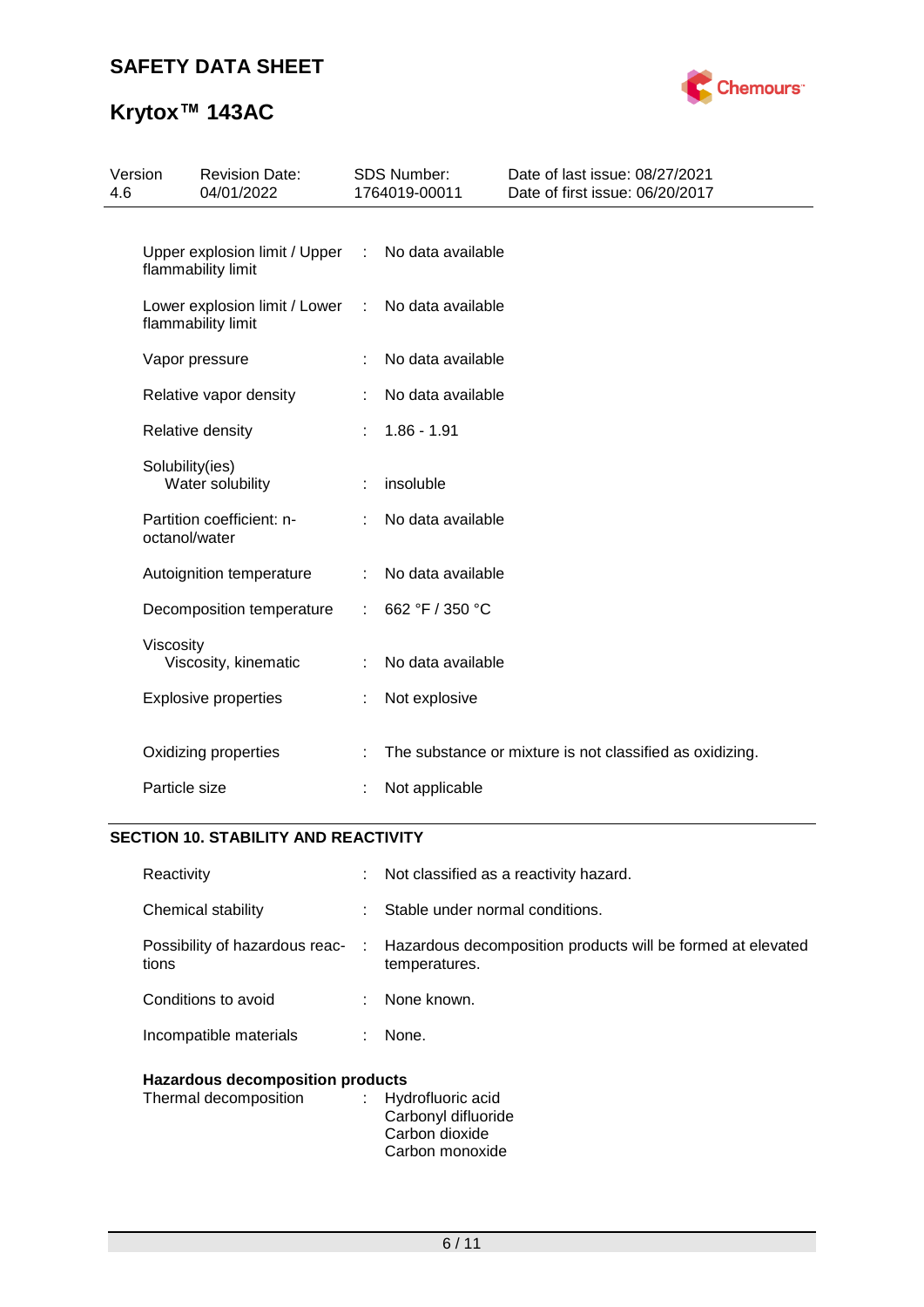## **SAFETY DATA SHEET**



## **Krytox™ 143AC**

| Version | <b>Revision Date:</b>                        | SDS Number:   | Date of last issue: 08/27/2021  |
|---------|----------------------------------------------|---------------|---------------------------------|
| -4.6    | 04/01/2022                                   | 1764019-00011 | Date of first issue: 06/20/2017 |
|         | <b>SECTION 11. TOXICOLOGICAL INFORMATION</b> |               |                                 |

#### **Information on likely routes of exposure**

Inhalation Skin contact Ingestion Eye contact

#### **Acute toxicity**

Not classified based on available information.

#### **Skin corrosion/irritation**

Not classified based on available information.

#### **Serious eye damage/eye irritation**

Not classified based on available information.

#### **Respiratory or skin sensitization**

#### **Skin sensitization**

Not classified based on available information.

#### **Respiratory sensitization**

Not classified based on available information.

#### **Germ cell mutagenicity**

Not classified based on available information.

#### **Carcinogenicity**

Not classified based on available information.<br> **IARC** No ingredient of this product to

- No ingredient of this product present at levels greater than or equal to 0.1% is identified as probable, possible or confirmed human carcinogen by IARC.
- **OSHA** No component of this product present at levels greater than or equal to 0.1% is on OSHA's list of regulated carcinogens.
- **NTP** No ingredient of this product present at levels greater than or equal to 0.1% is identified as a known or anticipated carcinogen by NTP.

#### **Reproductive toxicity**

Not classified based on available information.

#### **STOT-single exposure**

Not classified based on available information.

#### **STOT-repeated exposure**

Not classified based on available information.

#### **Aspiration toxicity**

Not classified based on available information.

#### **SECTION 12. ECOLOGICAL INFORMATION**

#### **Ecotoxicity**

No data available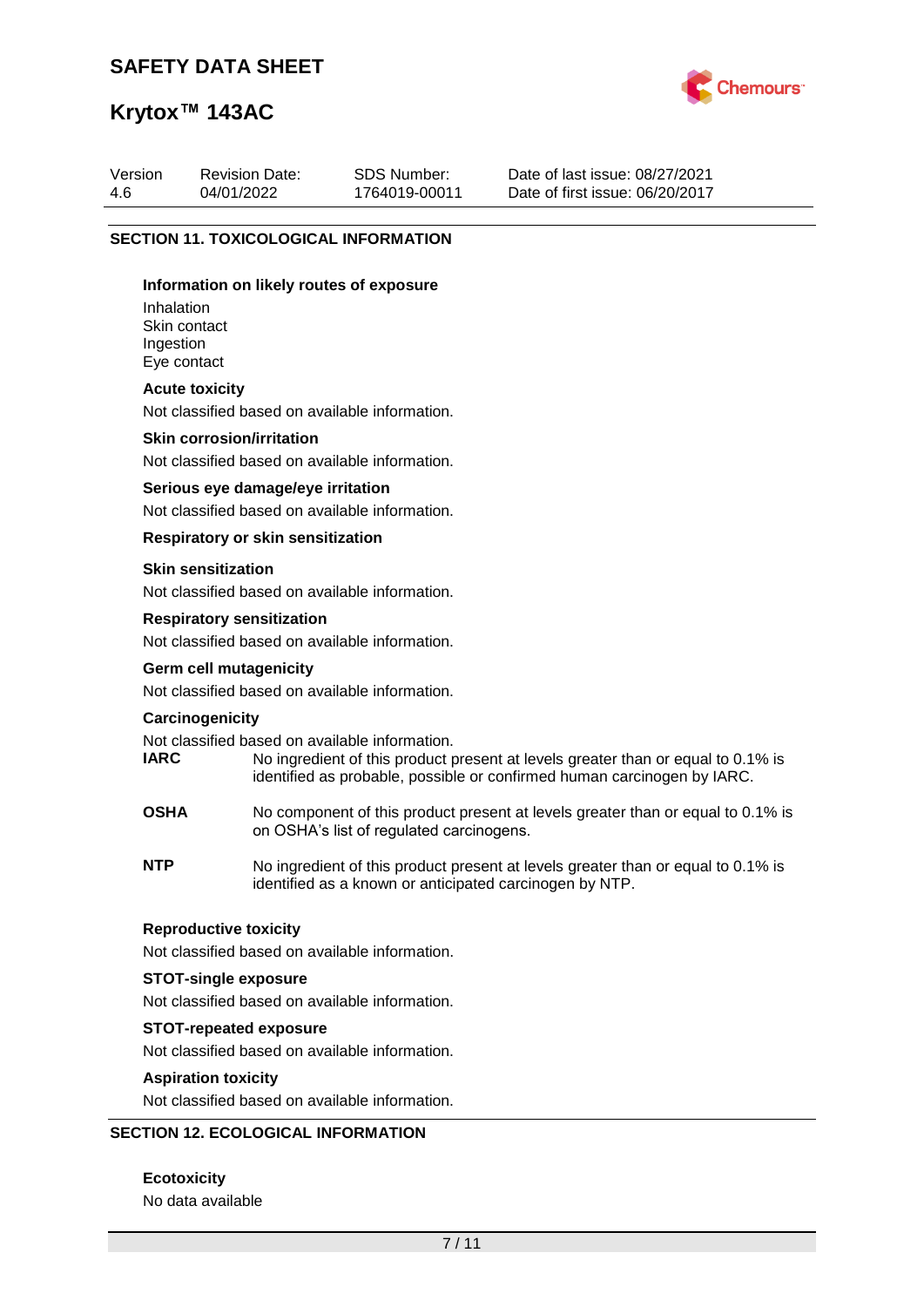

| Version<br>4.6  | <b>Revision Date:</b><br>04/01/2022                                   | <b>SDS Number:</b><br>1764019-00011 | Date of last issue: 08/27/2021<br>Date of first issue: 06/20/2017                                                                                              |
|-----------------|-----------------------------------------------------------------------|-------------------------------------|----------------------------------------------------------------------------------------------------------------------------------------------------------------|
|                 | <b>Persistence and degradability</b><br>No data available             |                                     |                                                                                                                                                                |
|                 | <b>Bioaccumulative potential</b>                                      |                                     |                                                                                                                                                                |
|                 | No data available                                                     |                                     |                                                                                                                                                                |
|                 | <b>Mobility in soil</b>                                               |                                     |                                                                                                                                                                |
|                 | No data available                                                     |                                     |                                                                                                                                                                |
|                 | Other adverse effects                                                 |                                     |                                                                                                                                                                |
|                 | No data available                                                     |                                     |                                                                                                                                                                |
|                 | <b>SECTION 13. DISPOSAL CONSIDERATIONS</b>                            |                                     |                                                                                                                                                                |
|                 | <b>Disposal methods</b>                                               |                                     |                                                                                                                                                                |
|                 | Waste from residues                                                   |                                     | Dispose of in accordance with local regulations.                                                                                                               |
|                 |                                                                       |                                     |                                                                                                                                                                |
|                 | Contaminated packaging                                                |                                     | Empty containers should be taken to an approved waste<br>handling site for recycling or disposal.<br>If not otherwise specified: Dispose of as unused product. |
|                 | <b>SECTION 14. TRANSPORT INFORMATION</b>                              |                                     |                                                                                                                                                                |
| <b>UNRTDG</b>   | <b>International Regulations</b><br>Not regulated as a dangerous good |                                     |                                                                                                                                                                |
| <b>IATA-DGR</b> | Not regulated as a dangerous good                                     |                                     |                                                                                                                                                                |
|                 | <b>IMDG-Code</b><br>Not regulated as a dangerous good                 |                                     |                                                                                                                                                                |
|                 | Not applicable for product as supplied.                               |                                     | Transport in bulk according to Annex II of MARPOL 73/78 and the IBC Code                                                                                       |
|                 | <b>Domestic regulation</b>                                            |                                     |                                                                                                                                                                |
| 49 CFR          | Not regulated as a dangerous good                                     |                                     |                                                                                                                                                                |

This material does not contain any components with a CERCLA RQ.

**SARA 304 Extremely Hazardous Substances Reportable Quantity**

This material does not contain any components with a section 304 EHS RQ.

**SARA 302 Extremely Hazardous Substances Threshold Planning Quantity** This material does not contain any components with a section 302 EHS TPQ.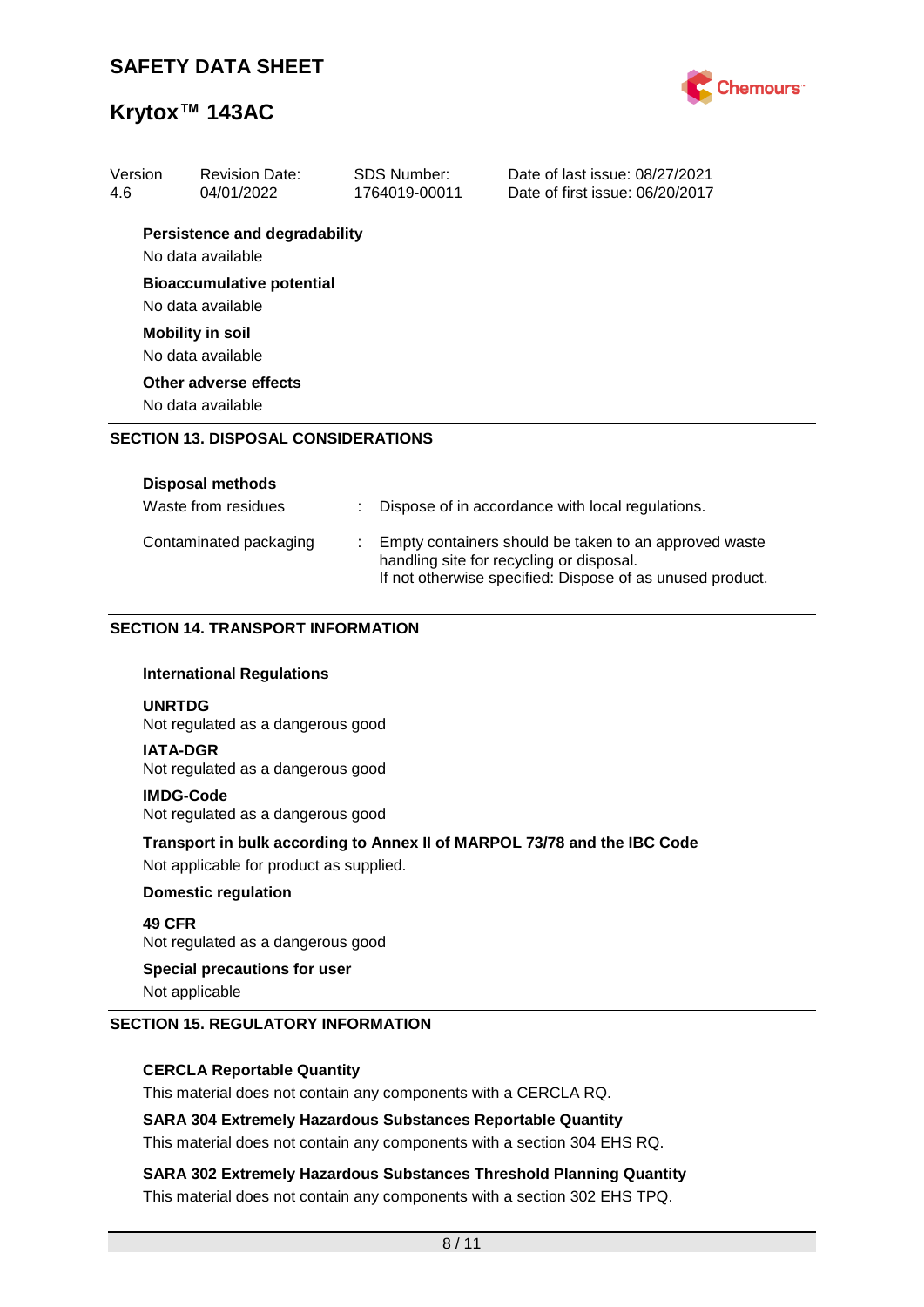

| Version<br>4.6                                                                                                                                                                                                                                                                                                                                                                              | <b>Revision Date:</b><br>04/01/2022 |  | <b>SDS Number:</b><br>1764019-00011 | Date of last issue: 08/27/2021<br>Date of first issue: 06/20/2017                                                                                                                       |
|---------------------------------------------------------------------------------------------------------------------------------------------------------------------------------------------------------------------------------------------------------------------------------------------------------------------------------------------------------------------------------------------|-------------------------------------|--|-------------------------------------|-----------------------------------------------------------------------------------------------------------------------------------------------------------------------------------------|
|                                                                                                                                                                                                                                                                                                                                                                                             | SARA 311/312 Hazards                |  | : No SARA Hazards                   |                                                                                                                                                                                         |
| <b>SARA 313</b>                                                                                                                                                                                                                                                                                                                                                                             |                                     |  |                                     | This material does not contain any chemical components with<br>known CAS numbers that exceed the threshold (De Minimis)<br>reporting levels established by SARA Title III, Section 313. |
|                                                                                                                                                                                                                                                                                                                                                                                             | <b>US State Regulations</b>         |  |                                     |                                                                                                                                                                                         |
|                                                                                                                                                                                                                                                                                                                                                                                             | Pennsylvania Right To Know          |  |                                     |                                                                                                                                                                                         |
|                                                                                                                                                                                                                                                                                                                                                                                             | <b>PFPE</b> fluid                   |  |                                     | Trade secret                                                                                                                                                                            |
|                                                                                                                                                                                                                                                                                                                                                                                             | California Prop. 65                 |  |                                     |                                                                                                                                                                                         |
| WARNING: This product can expose you to chemicals including Pentadecafluorooctanoic acid,<br>which is/are known to the State of California to cause birth defects or other reproductive harm.<br>For more information go to www.P65Warnings.ca.gov. Note to User: This product is not made<br>with PFOA nor is PFOA intentionally present in the product; however, it is possible that PFOA |                                     |  |                                     |                                                                                                                                                                                         |

may be present as an impurity at background (environmental) levels.

#### **SECTION 16. OTHER INFORMATION**



Krytox™ and any associated logos are trademarks or copyrights of The Chemours Company FC, LLC.

Chemours™ and the Chemours Logo are trademarks of The Chemours Company. Before use read Chemours safety information.

For further information contact the local Chemours office or nominated distributors.

#### **Full text of other abbreviations**

| ACGIH     | : USA. ACGIH Threshold Limit Values (TLV)                                               |
|-----------|-----------------------------------------------------------------------------------------|
| NIOSH REL | : USA. NIOSH Recommended Exposure Limits                                                |
| OSHA Z-1  | : USA. Occupational Exposure Limits (OSHA) - Table Z-1 Lim-<br>its for Air Contaminants |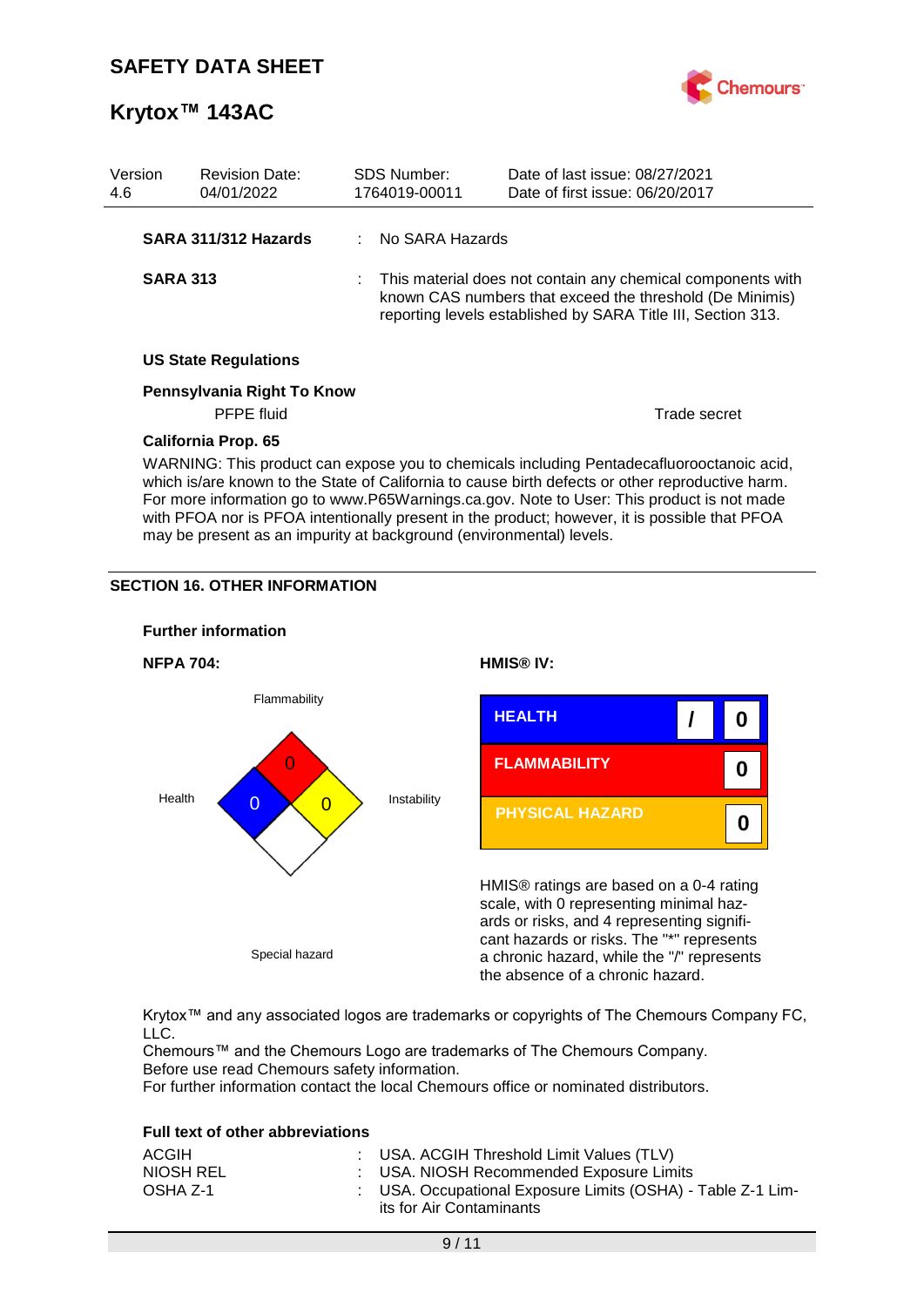

| Version<br>4.6 | <b>Revision Date:</b><br>04/01/2022 | <b>SDS Number:</b><br>1764019-00011 | Date of last issue: 08/27/2021<br>Date of first issue: 06/20/2017                            |
|----------------|-------------------------------------|-------------------------------------|----------------------------------------------------------------------------------------------|
| OSHA Z-2       |                                     |                                     | USA. Occupational Exposure Limits (OSHA) - Table Z-2                                         |
| ACGIH / TWA    |                                     |                                     | 8-hour, time-weighted average                                                                |
|                | <b>ACGIH / STEL</b>                 | Short-term exposure limit           |                                                                                              |
| ACGIH / C      |                                     | Ceiling limit                       |                                                                                              |
|                | NIOSH REL / TWA                     |                                     | Time-weighted average concentration for up to a 10-hour<br>workday during a 40-hour workweek |
|                | NIOSH REL / ST                      |                                     | : STEL - 15-minute TWA exposure that should not be exceeded<br>at any time during a workday  |
|                | NIOSH REL / C                       |                                     | Ceiling value not be exceeded at any time.                                                   |
|                | OSHA Z-1 / TWA                      |                                     | 8-hour time weighted average                                                                 |
|                | OSHA Z-2 / TWA                      |                                     | 8-hour time weighted average                                                                 |

AIIC - Australian Inventory of Industrial Chemicals; ASTM - American Society for the Testing of Materials; bw - Body weight; CERCLA - Comprehensive Environmental Response, Compensation, and Liability Act; CMR - Carcinogen, Mutagen or Reproductive Toxicant; DIN - Standard of the German Institute for Standardisation; DOT - Department of Transportation; DSL - Domestic Substances List (Canada); ECx - Concentration associated with x% response; EHS - Extremely Hazardous Substance; ELx - Loading rate associated with x% response; EmS - Emergency Schedule; ENCS - Existing and New Chemical Substances (Japan); ErCx - Concentration associated with x% growth rate response; ERG - Emergency Response Guide; GHS - Globally Harmonized System; GLP - Good Laboratory Practice; HMIS - Hazardous Materials Identification System; IARC - International Agency for Research on Cancer; IATA - International Air Transport Association; IBC - International Code for the Construction and Equipment of Ships carrying Dangerous Chemicals in Bulk; IC50 - Half maximal inhibitory concentration; ICAO - International Civil Aviation Organization; IECSC - Inventory of Existing Chemical Substances in China; IMDG - International Maritime Dangerous Goods; IMO - International Maritime Organization; ISHL - Industrial Safety and Health Law (Japan); ISO - International Organisation for Standardization; KECI - Korea Existing Chemicals Inventory; LC50 - Lethal Concentration to 50 % of a test population; LD50 - Lethal Dose to 50% of a test population (Median Lethal Dose); MARPOL - International Convention for the Prevention of Pollution from Ships; MSHA - Mine Safety and Health Administration; n.o.s. - Not Otherwise Specified; NFPA - National Fire Protection Association; NO(A)EC - No Observed (Adverse) Effect Concentration; NO(A)EL - No Observed (Adverse) Effect Level; NOELR - No Observable Effect Loading Rate; NTP - National Toxicology Program; NZIoC - New Zealand Inventory of Chemicals; OECD - Organization for Economic Co-operation and Development; OPPTS - Office of Chemical Safety and Pollution Prevention; PBT - Persistent, Bioaccumulative and Toxic substance; PICCS - Philippines Inventory of Chemicals and Chemical Substances; (Q)SAR - (Quantitative) Structure Activity Relationship; RCRA - Resource Conservation and Recovery Act; REACH - Regulation (EC) No 1907/2006 of the European Parliament and of the Council concerning the Registration, Evaluation, Authorisation and Restriction of Chemicals; RQ - Reportable Quantity; SADT - Self-Accelerating Decomposition Temperature; SARA - Superfund Amendments and Reauthorization Act; SDS - Safety Data Sheet; TCSI - Taiwan Chemical Substance Inventory; TECI - Thailand Existing Chemicals Inventory; TSCA - Toxic Substances Control Act (United States); UN - United Nations; UNRTDG - United Nations Recommendations on the Transport of Dangerous Goods; vPvB - Very Persistent and Very Bioaccumulative

| compile the Material Safety<br>Data Sheet<br>cy, http://echa.europa.eu/ | Sources of key data used to |  | Internal technical data, data from raw material SDSs, OECD<br>eChem Portal search results and European Chemicals Agen- |
|-------------------------------------------------------------------------|-----------------------------|--|------------------------------------------------------------------------------------------------------------------------|
|-------------------------------------------------------------------------|-----------------------------|--|------------------------------------------------------------------------------------------------------------------------|

Revision Date : 04/01/2022

The information provided in this Safety Data Sheet is correct to the best of our knowledge, information and belief at the date of its publication. The information is designed only as a guidance for